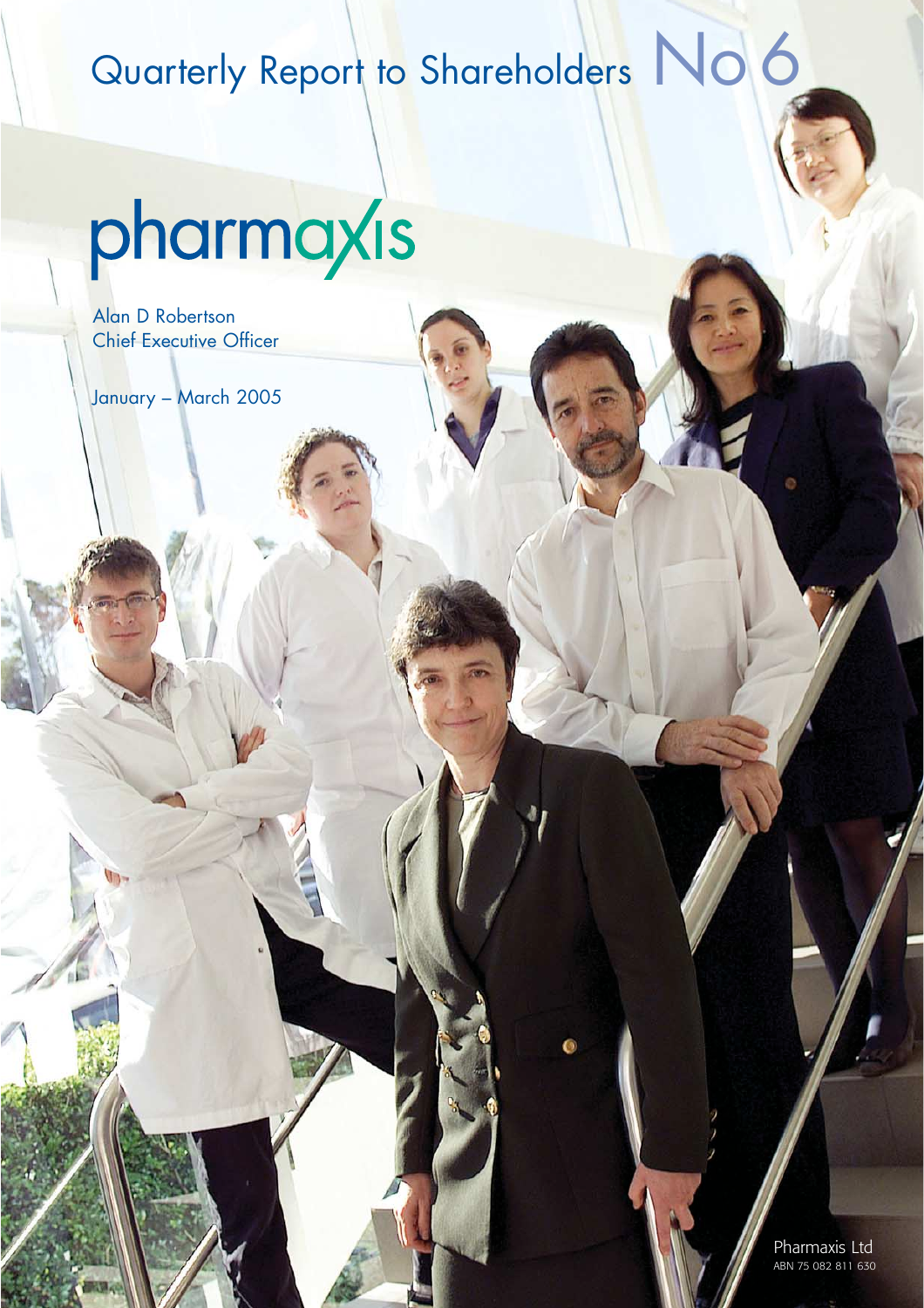## Pharmaxis is developing human healthcare products for the treatment and management of respiratory and autoimmune diseases.

| <b>Discovery</b>                              | Preclinical                                                                                                   | Phase I<br>Clinical<br>trials                                                                                 | Phase II<br>Clinical<br>trial                                                                   | Phase III<br>Clinical<br>trial                                                                                     | <b>Marketing</b><br>Approval                                                    | Product<br>Launch                                                                 |
|-----------------------------------------------|---------------------------------------------------------------------------------------------------------------|---------------------------------------------------------------------------------------------------------------|-------------------------------------------------------------------------------------------------|--------------------------------------------------------------------------------------------------------------------|---------------------------------------------------------------------------------|-----------------------------------------------------------------------------------|
| compound<br>discovery<br>and<br>development   | animal testing<br>safety testing<br>clinical study<br>design<br>regulatory<br>support<br>pilot<br>manufacture | safety and<br>tolerability<br>regulatory<br>approval<br>ethical<br>approval<br>clinical supply<br>manufacture | effectiveness<br>dose selection<br>regulatory<br>approval<br>ethical<br>approval<br>manufacture | effectiveness<br>safety<br>regulatory<br>approval<br>ethical<br>approval<br>full scale<br>manufacture              | international<br>regulatory<br>approval<br>pricing<br>full scale<br>manufacture | sales and<br>marketing<br>market<br>support<br>clinical<br>support<br>manufacture |
| <b>PXS2076 for</b><br>rheumatoid<br>arthritis | PXS <sub>25</sub> for<br>multiple<br>sclerosis                                                                | <b>Bronchitol</b><br>for<br>chronic<br><b>bronchitis</b>                                                      | <b>Bronchitol</b><br>for<br>cystic fibrosis                                                     | <b>Bronchitol</b><br>for<br><b>bronchiectasis</b><br>Adriol for<br>chronic<br>osbstructive<br>pulmonary<br>disease | Adriol for<br>asthma                                                            |                                                                                   |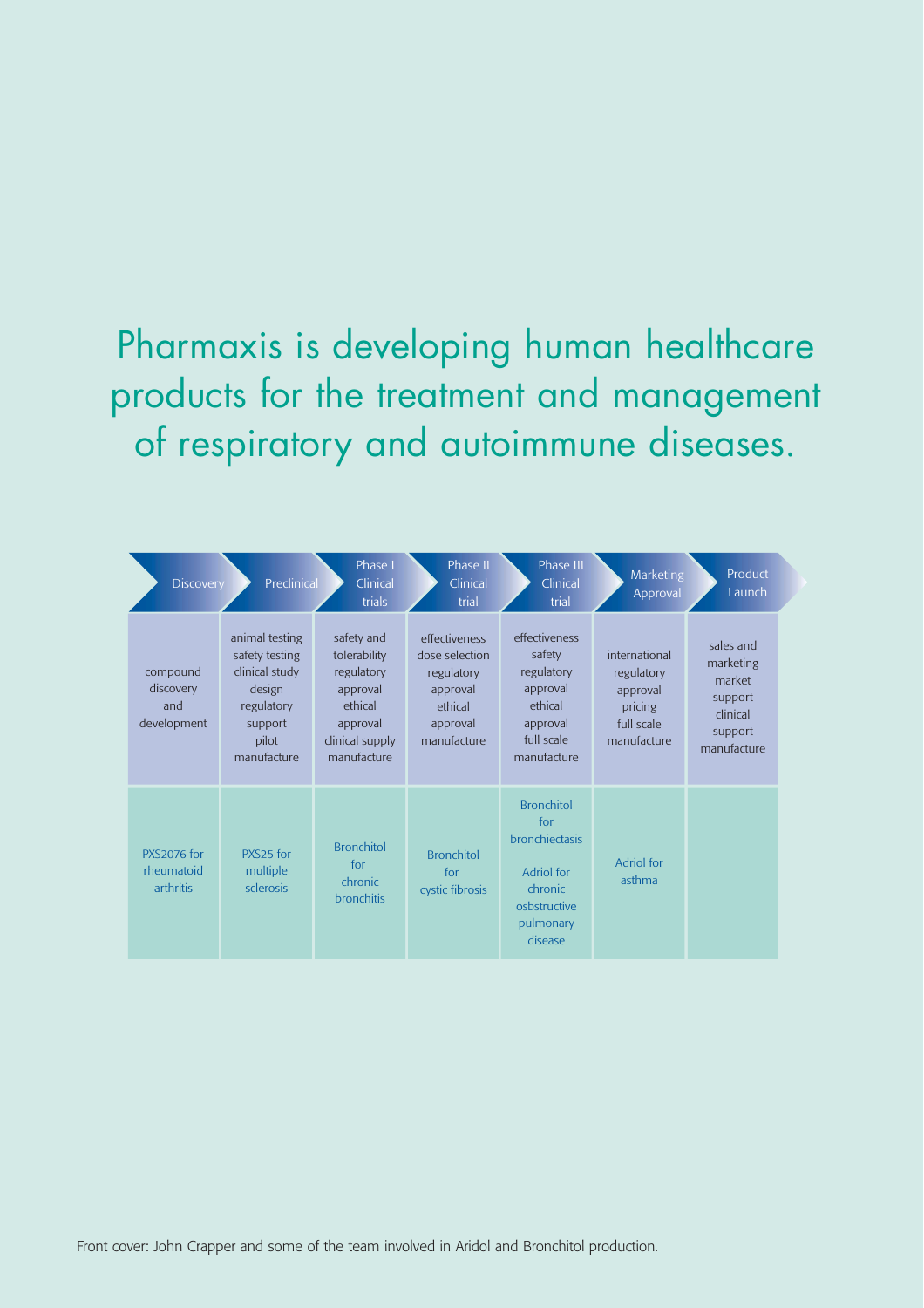### pharmaxis

#### **Overview**

Pharmaxis is located in Sydney, Australia and is a specialty pharmaceutical company with activities spanning research & development through to manufacture, marketing and distribution.

Our interests are in diseases of the lung – such as cystic fibrosis, asthma, bronchiectasis and chronic obstructive pulmonary disease and diseases of the immune system such as multiple sclerosis and rheumatoid arthritis.

Our products include a new management tool for both asthma and chronic obstructive pulmonary disease (Aridol) and a new treatment for cystic fibrosis and chronic obstructive pulmonary disease (Bronchitol).

#### Quarter Highlights

- Orphan drug status was granted by the US Food and Drug Administration (FDA) for Bronchitol in the treatment of bronchiectasis.
- The manufacturing expansion was completed on time and on budget.
- The Therapeutic Goods Administration (TGA) audited our upgraded manufacturing facility without incident.
- Regulatory and ethical approval to conduct a clinical trial in London, UK was received. This trial will examine the effects of Bronchitol *versus* the market leading drug (Pulmozyme) in patients with cystic fibrosis.
- Aridol clinical study results were presented at two international scientific meetings the American Academy of Allergy Asthma and Immunology in San Antonio, Texas and at the Thoracic Society of Australia and New Zealand in Perth. The presentation in Perth was recognized by a prestigious award.
- A clinical study demonstrating the role of Aridol in the management of COPD was published in a leading international journal.

#### Current Activities — Clinical

#### Bronchitol for cystic fibrosis

Bronchitol is under development to assist patients with mucus clearance from their lungs and is delivered to the patient as a dry powder in a convenient hand-held device.

- Patient enrolment has accelerated in two of the centres participating in the Phase IIa cystic fibrosis study. The other centres are still recruiting at a steady rate. The study is designed to determine to what extent Bronchitol improves the symptoms of the disease and we hope to complete the study mid-2005.
- We are testing the hypothesis that Bronchitol is superior to Pulmozyme, the market leading drug for the management of cystic fibrosis. This Phase II study is being conducted in the United Kingdom, the clinical trial materials have been shipped to the hospitals and personnel have been recruited. Patient enrolment will commence shortly and results are expected in 2006.
- A study to determine the lowest effective dose of Bronchitol required for its therapeutic effect is being planned with an international group of CF clinicians.

"New treatments for respiratory and autoimmune disease"

"Orphan drug status received for Bronchitol"

#### "Manufacturing expansion completed"

"Cystic fibrosis study recruitment accelerates"

"UK study to test Bronchitol against the market leader"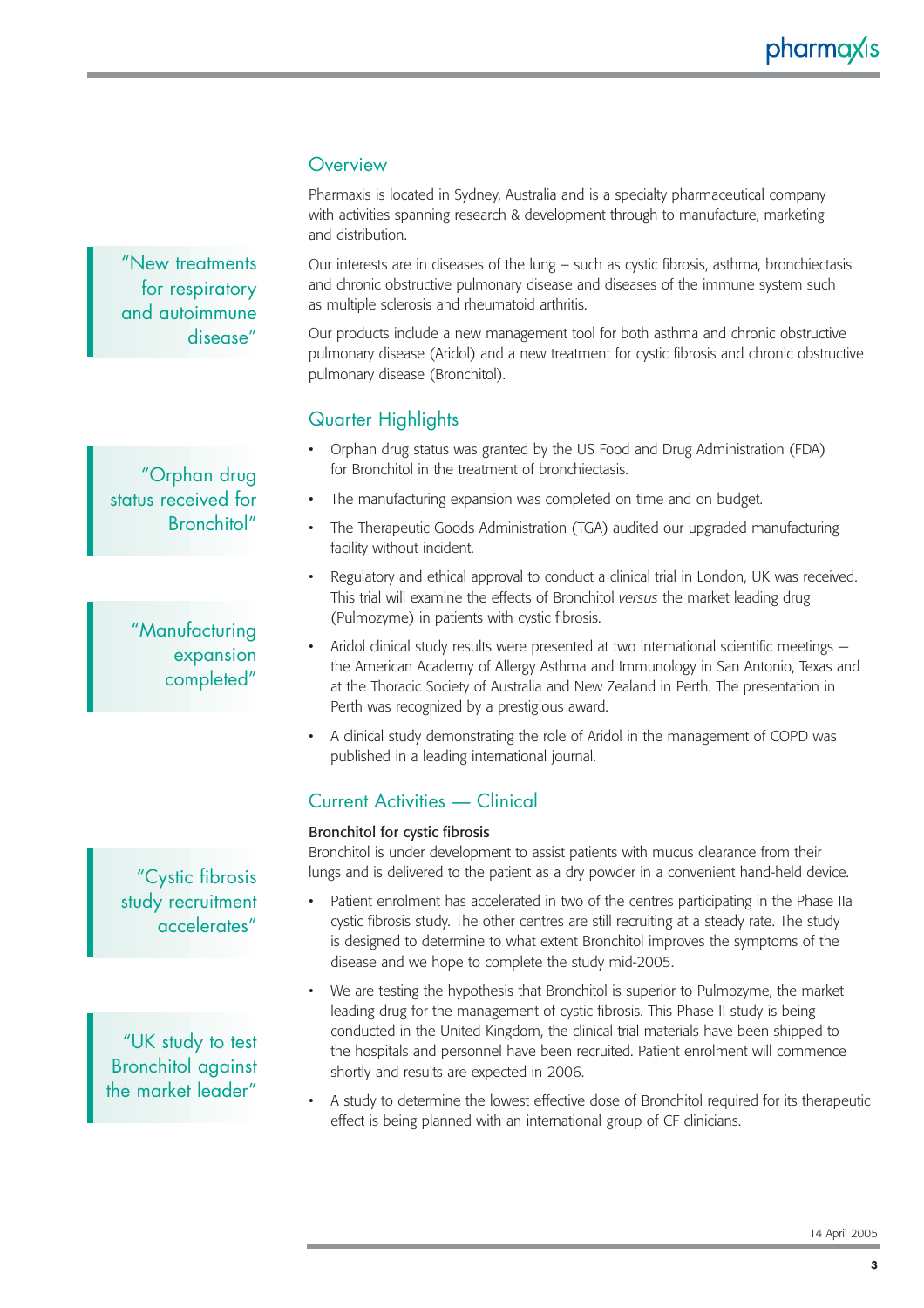#### "Bronchiectasis protocol being developed"

"Marketing application accepted for review"

"European marketing application to be submitted"

#### Bronchitol for bronchiectasis

- Discussions have been held with European regulatory authorities to determine the extent and scope of the clinical studies required to gain approval to market Bronchitol for bronchiectasis. A protocol is being finalized with the key investigators and we expect to be in a position to commence the dosing phase of the Phase III study in the middle of the year.
- A number of patients who participated in the previous clinical studies have requested a continuing supply of Bronchitol. We are working with the respiratory clinicians and the TGA to meet this request.

#### Aridol for asthma

Aridol is an inhalable dry powder that can be administered using a convenient, hand-held device. It is designed to identify patients with active airway inflammation such as occurs in asthma, provide information on the severity of their disease and the effectiveness of their current treatment.

- The marketing application for asthma was lodged with the Australian TGA in early January and we were informed in March that the dossier has been accepted for review.
- The protocols for the US Phase III asthma clinical studies have been finalized and they are scheduled to start mid 2005. The outcome from the studies will be the submission of a New Drug Application with the FDA, seeking approval to market Aridol in the USA.
- Additional stability data has been collected for the European marketing approval and we expect to be in a position to submit the application during the forthcoming quarter.
- A clinical study sponsored by a clinical investigator in Copenhagen has completed and the data is to be presented at the European Respiratory Society meeting in September, 2005.

#### Aridol for chronic obstructive pulmonary disease

In addition to its utility in asthma management, other uses for Aridol include the identification of patients with COPD that are likely to respond to treatment of their condition with inhaled steroids.

• Following the success of the pilot COPD study, in which Aridol was able to predict those patients that responded to anti-inflammatory medication, a larger study has been planned to expand Aridol's utility. We expect to commence this study during the forthcoming quarter.

#### Current Activities — preclinical

#### Research

Our research laboratories are located in Canberra where we are actively researching the mechanisms of autoimmune diseases such as multiple sclerosis and rheumatoid arthritis. The research group is targeting a particular protein that is implicated in the progression of autoimmune disease. New molecules have been identified that inhibit the function of this protein and are effective in animal models of rheumatoid arthritis. We have selected a lead candidate and are in the process of determining its suitability for development.

"Additional indication for Aridol"

"Research into rheumatoid arthritis"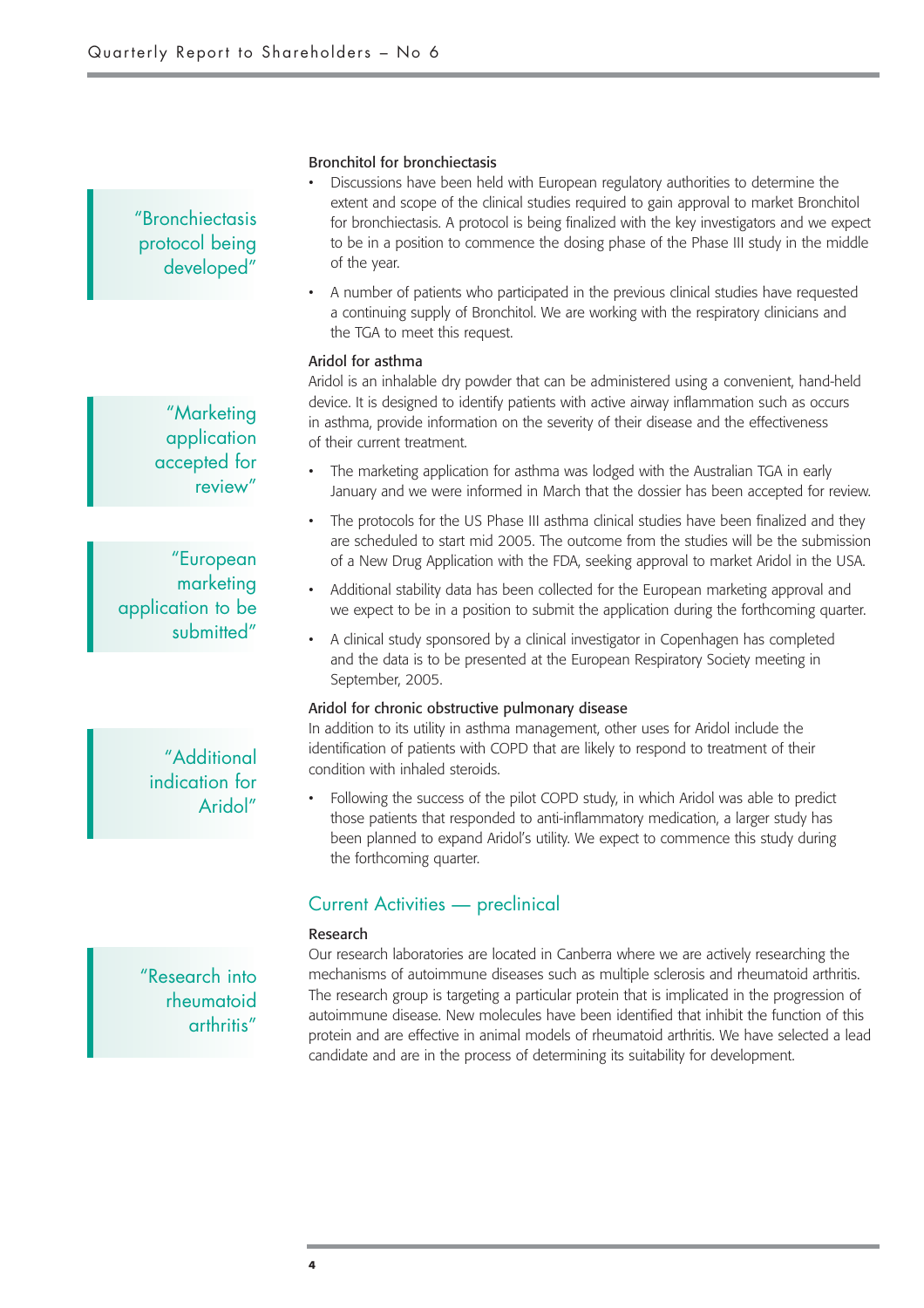#### Development

*The prodrug of PXS25 efficiently delivers PXS25 following oral administration.*



PXS25 is under development as an oral product for the treatment of multiple sclerosis. An improved version of PXS25 that is particularly suitable for delivery by mouth has now been developed. This compound, PXS64, is termed a prodrug of PXS25 and delivers high concentrations of PXS25 to the blood stream providing significant advantages in the development of PXS25. During the quarter, we received additional supplies of PXS64 from the contract manufacturer for preclinical safety evaluation.

PXS25 inhibits the function of an enzyme that contributes to the inappropriate migration of immune cells that can lead to multiple sclerosis. Our plan is to move PXS64 through an extensive safety testing programme to allow clinical studies to commence during 2005.

#### Publications/Presentations

Over 35 scientific articles have been published on our technology. Articles that have been published this quarter include:

- 1 Indirect bronchial hyper-responsiveness: the coming of age of a specific group of bronchial challenges by J. Van Schoor, R. Pauwels and G. Joos in Clinical and Experimental Allergy, 2005, 35:250-261.
- 2 Provoking dose of mannitol to assess airway hyperresponsiveness in asthma: a retrospective analysis. Presented at the 61st Annual Meeting of the American Academy of Allergy, Asthma & Immunology, March 18-22, San Antonio, Texas, USA by S. D. Anderson *et al.*
- 3 Bronchial provocation using inhaled mannitol—a Phase III trial of adult & pediatric asthmatics & non-asthmatics. Presented at the Thoracic Society of Australia and New Zealand Annual Conference, March 18-23, Perth, Australia by J. Brannan *et al.*
- 4 Effect of treatment recovery of FEV1 to baseline after a mannitol challenge: a Phase III study. Presented at the Thoracic Society of Australia and New Zealand Annual Conference, March 18-23, Perth, Australia by R. Freed-Martens *et al.*

"Improved oral version of PXS25 in development"

"New oral version of PXS 25 improves drug availability

by 700%"

"Aridol presented at international meetings"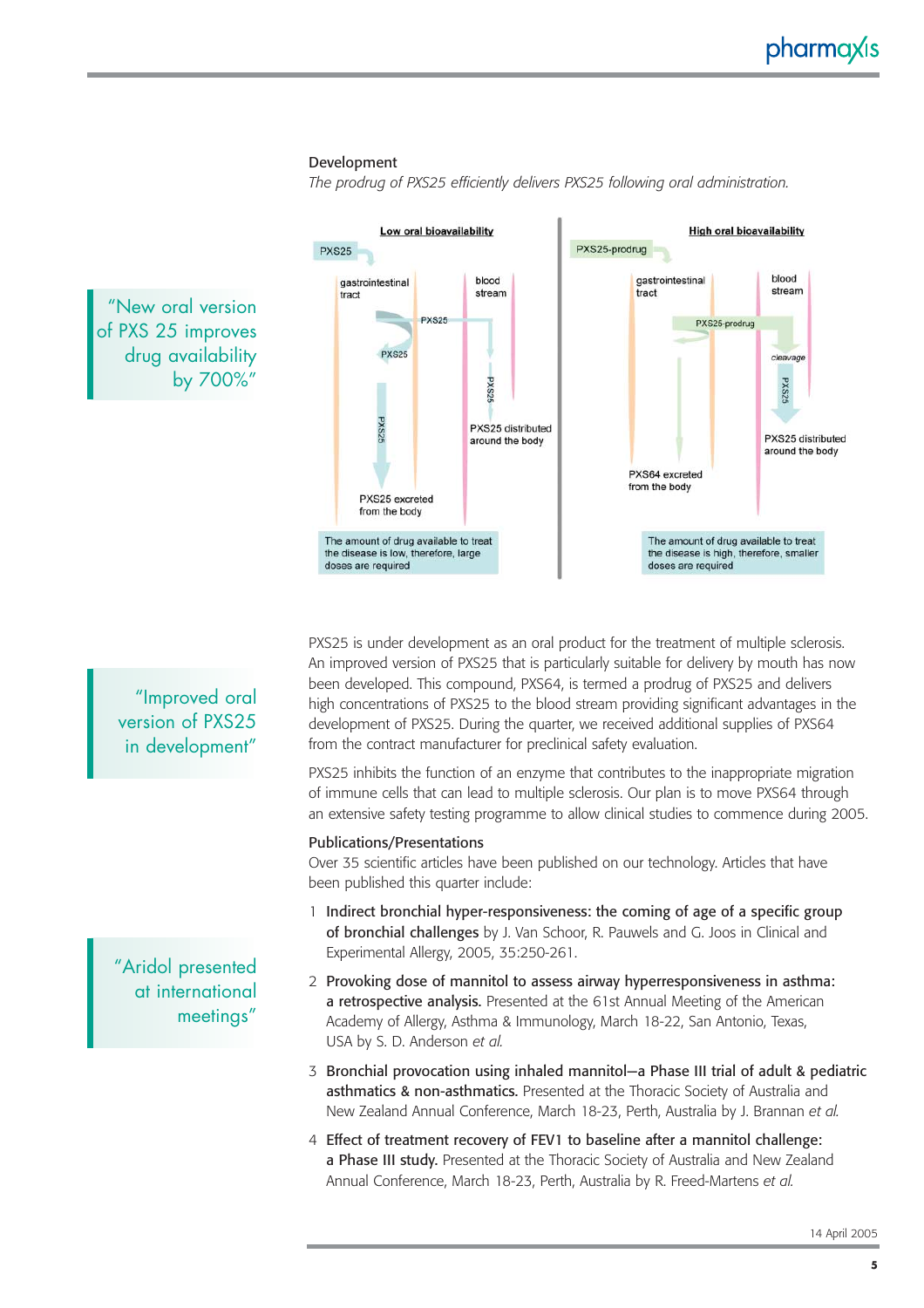#### Intellectual Property

There has been no change to the patent portfolio during the quarter.

|                                                                                                                   | <b>USA</b> | Europe     | Australia  | <b>ROW</b> |  |
|-------------------------------------------------------------------------------------------------------------------|------------|------------|------------|------------|--|
| Patent Family 1 - Aridol and Bronchitol                                                                           | G          | P          | G          | P/G        |  |
| Patent Family 2 - Phosphosugar based anti-inflammatory<br>and/or immunosuppressive drugs                          | G          | G          | G          | G          |  |
| Patent Family 3 - Novel phosphosugars and phosphosugar-<br>containing compounds having anti-inflammatory activity | G          | n/a        | G          | n/a        |  |
| Patent Family 4 – Novel compounds and methods                                                                     | G          | P          | P          | G/P        |  |
| Patent Family 5 – Novel pyrans and methods (PXS25)                                                                | <b>PCT</b> | <b>PCT</b> | <b>PCT</b> | <b>PCT</b> |  |
| Patent Family 6 - Novel cannabinoid agonists (PXS2030)                                                            | <b>PCT</b> | <b>PCT</b> | <b>PCT</b> | <b>PCT</b> |  |

\*G = granted; P = pending; prov = provisional; PCT = Patent Cooperation Treaty; ROW denotes rest of the world including Japan \*Details of the patent portfolio can be found in the annual report

#### Financial Highlights

Pharmaxis finished the quarter with \$36.9 million in cash and bank accepted commercial bills. We are well funded to progress our business plan.

Research & development expenditure for the quarter of \$2.1 million was 57% higher than the prior comparable quarter, but only 11% higher than expenditure in the previous quarter. While our clinical trial program remains the largest component of our research & development effort, over half of the current quarter increase in expenditure is attributable to extended toxicology studies on Aridol and Bronchitol. These are necessary to support marketing applications with international regulatory agencies and the longer term Bronchitol clinical studies.

"Well funded to execute business plan"

"No change to patent portfolio"

> Manufacturing research for the quarter was focused on stability studies required for regulatory filings, and process improvements integral to a three fold increase in manufacturing capacity. Clinical research for the quarter included the ongoing Australian study of Bronchitol in cystic fibrosis, as well as the planning and design of new studies for Bronchitol in cystic fibrosis and bronchiectasis and Aridol in asthma (US) and COPD.

> Commercial expenditure for the quarter of \$290,000 represents a 140% increase over expenditure for the December quarter, and is associated with preparations for the international commercial launch of Aridol later in 2005.

> Administration expenditure for the quarter of \$534,000 was 18% lower than the prior comparable quarter, in part reflecting certain relocation expenses incurred in the 2004 period. The current quarter also includes certain costs incurred in preparing the US SEC filings necessary for the company to apply for a NASDAQ listing.

Cash flows from investing activities include approximately \$0.5 million for the quarter and \$1.0 million year to date related to the tripling of manufacturing capacity. While the key processes were installed and commissioned during the quarter, the installation of ancillary equipment will continue for the remainder of the calendar year.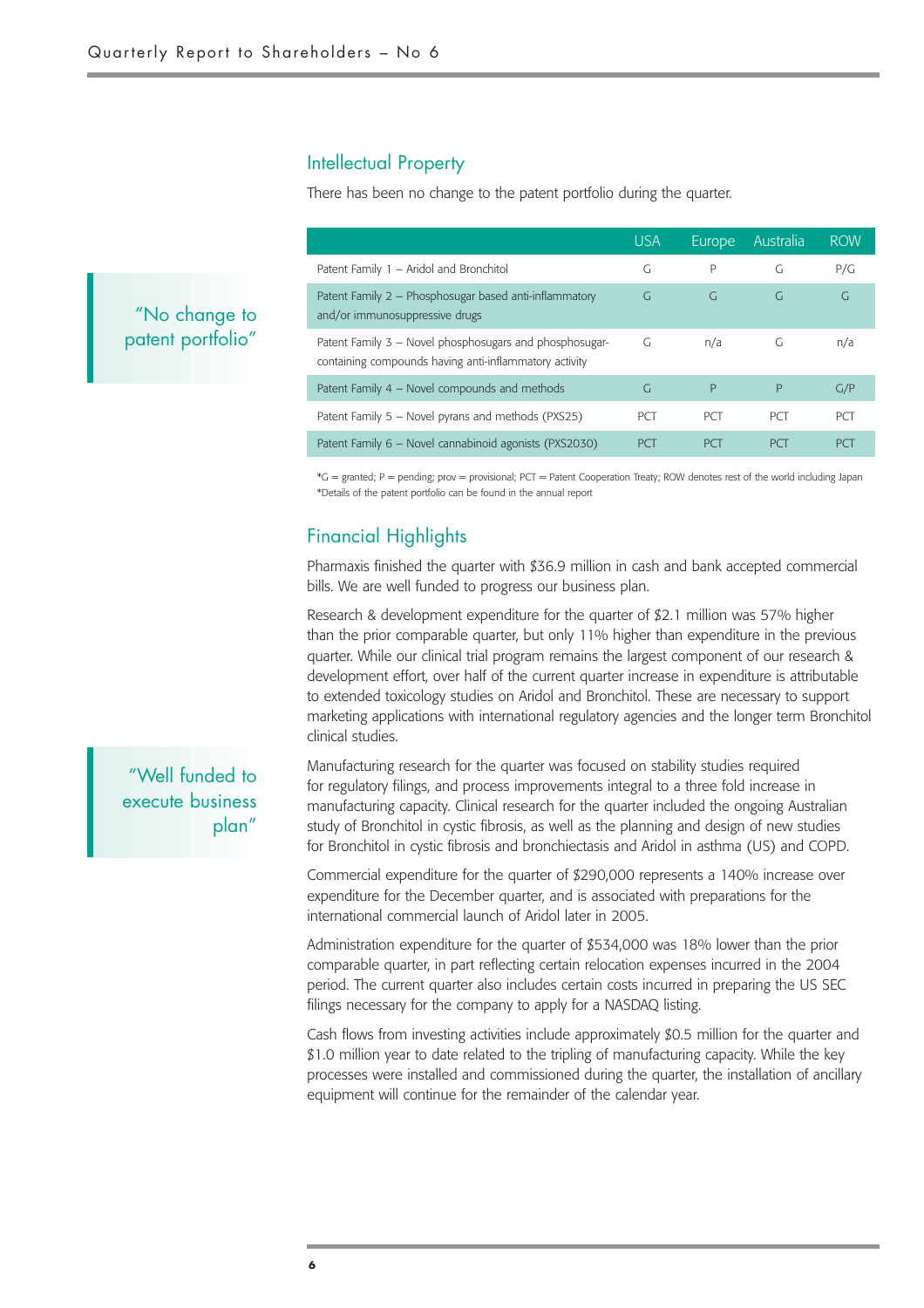#### Financial Summary

|                                      | Three months ended |               | Nine months ended |               |
|--------------------------------------|--------------------|---------------|-------------------|---------------|
|                                      | 31 March 2005      | 31 March 2004 | 31 March 2005     | 31 March 2004 |
|                                      | \$′000             | \$'000        | \$′000            | \$'000        |
| <b>Financial Performance</b>         |                    |               |                   |               |
| Revenue                              |                    |               |                   |               |
| Interest received                    | 498                | 366           | 1,209             | 720           |
| Research grants                      | 345                | 210           | 811               | 797           |
| Other                                | 1                  | 14            | 1                 | 48            |
|                                      | 844                | 590           | 2,021             | 1,565         |
| Expenses                             |                    |               |                   |               |
| Research & development               | (2,068)            | (1,320)       | (6,314)           | (3,506)       |
| Commercial                           | (290)              |               | (610)             |               |
| Administration                       | (534)              | (651)         | (2,070)           | (1,503)       |
| Total expenses                       | (2,892)            | (1, 971)      | (8,994)           | (5,009)       |
| Net loss before and after tax        | (2,048)            | (1,381)       | (6, 973)          | (3, 444)      |
| Depreciation & amortisation          | 146                | 124           | 421               | 360           |
| <b>EBITDA</b>                        | (2,399)            | (1,624)       | (7,760)           | (3,804)       |
| Cash Flows                           |                    |               |                   |               |
| Cash flows from operating activities | (1, 442)           | (693)         | (6,226)           | (3,058)       |
| Cash flows from investing activities | (512)              | (185)         | (1,100)           | (372)         |
| Cash flows from financing activities | 6                  | (3)           | 19,021            | 22,891        |
| Net increase (decrease) in cash held | (1,948)            | (881)         | 11,695            | 19,461        |

|                                         | 31 March 2005 | 30 June 2004 |
|-----------------------------------------|---------------|--------------|
| <b>Financial Position</b>               |               |              |
| Cash and bank accepted commercial bills | 36,912        | 25,217       |
| Plant & equipment                       | 2,186         | 1,474        |
| Intangible assets                       | 1,129         | 1,162        |
| Total assets                            | 41,210        | 28,261       |
| Total liabilities                       | 2,382         | 1,481        |
| Total shareholders' equity              | 38,828        | 26,780       |
|                                         |               |              |
| Shares on Issue                         | 134,770       | 108,016      |

Alan D. Robert-

Alan D Robertson Chief Executive Officer